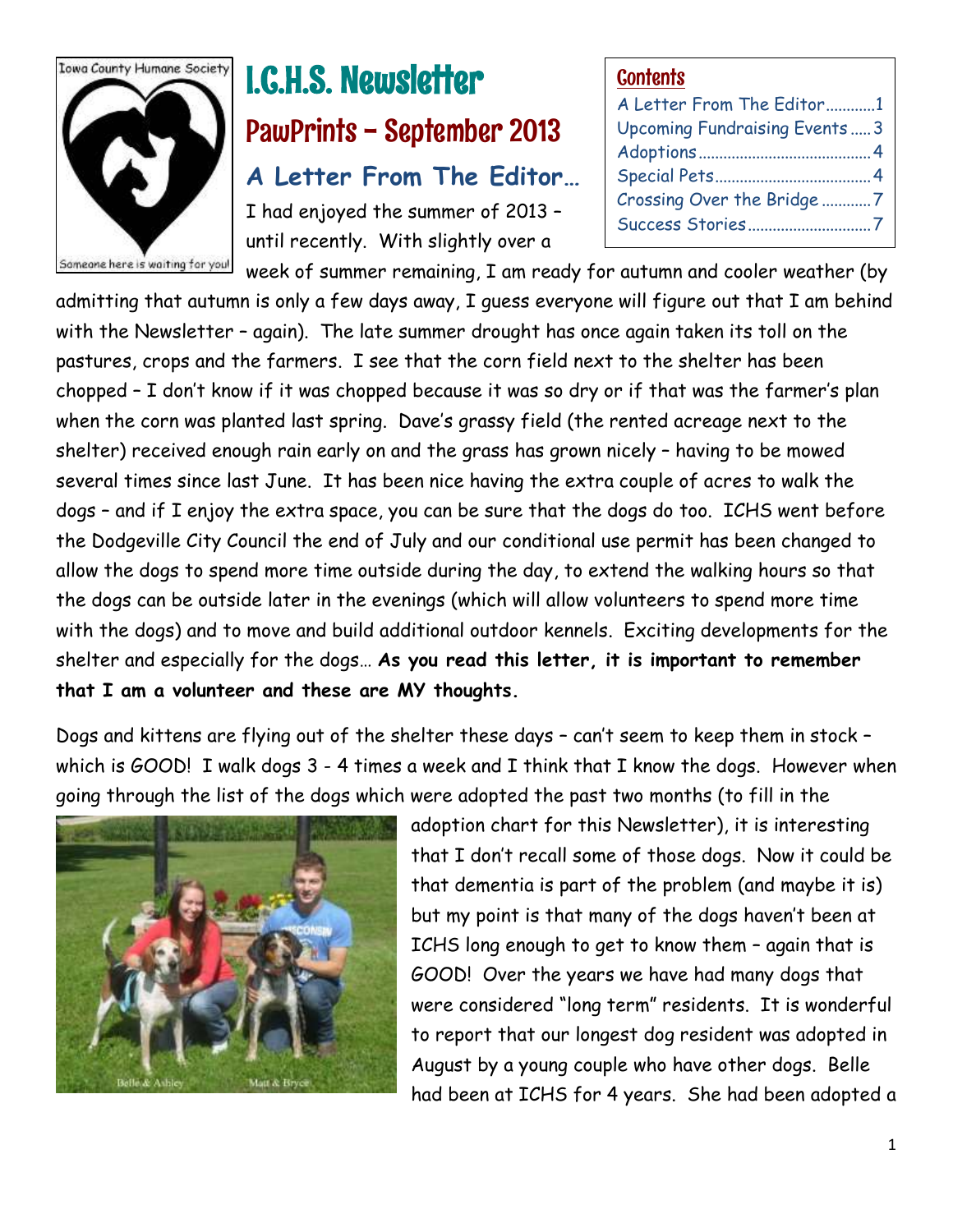couple of times over the years but was brought back within a day or two because of issues with other dogs. So, I was not real optimistic that Belle had found her "forever home" – I guess that I didn't want to get my hopes up only to have her returned. Well, it's been a month and things are apparently going well (look for Belle's success story in a future *PawPrints* issue)! It just goes to show that there is a "forever" family for every animal - it is simply a matter of promotion and perseverance. For those of us who either can't have a dog or are selective about what kind of a dog we want (e.g. not wanting a hound, an older dog, a dog with health concerns etc.), we need to be on the lookout for others who might be willing and able to provide homes for all kinds of dogs.

Kittens – same deal. In listing the kittens on the adoption chart, most of the kittens were foreign to me. So many kittens residing at the shelter for such a short time, I never got to know them – which is GOOD! The spring "kitten season" was later this year and some of us had started to wonder, "Where are the kittens?" Well, they were found – some abandoned in back yards and open fields, some huddled next to their mama who had been struck and killed by a car, some older kittens wandering into yards looking for food. Although some mother cats did come to the shelter along with their babies, most of our kittens have been orphans. Starving, fleainfested, scared kittens – kittens that needed immediate help if they were to survive. Jan Tabor to the rescue! Jan took on the project of organizing the Kitten Kadre Foster Program. Jan put out the plea for families who would be willing to foster kittens – bottle feeding (every two hours around the clock), socializing them and doing everything that must be done for tiny kittens. Thank you, Jan, for organizing the Kitten Kadre Program and thank you to the foster families who helped care for the babies and yes, there are still kittens in foster situations which will need homes. If you aren't/weren't involved in the Kitten Kadre Program but would like to be (especially for next spring), please contact the shelter office.

As awesome as the kitten adoptions have been, the adoptions of the older cats have been slower. ICHS is continuing the special adoption campaign *"Name Your Price!"* through the month of September. You decide how much to pay to adopt a kitten/cat. This really is a great deal because it includes the cat, spay/neuter, vaccinations and microchip. Now when I mention "older cat", many of these cats that I am referring to are not old. Many of these kitties are under a year old – some are last year's kittens! There is also a "Top Ten Picks" board at the shelter. This board lists the cats that have been at ICHS the longest. Just like Belle, there are 3 cats – Lolly, Vegas & Horton - that are just shy of being at ICHS 4 years. There is no reason that Lolly and Horton are still at ICHS after all of this time – wonderful cats. Now Vegas is Vegas and finding a home for her is a challenge! But there has to be someone out there who is the exact person that Vegas is looking for! If you aren't looking for another cat or can't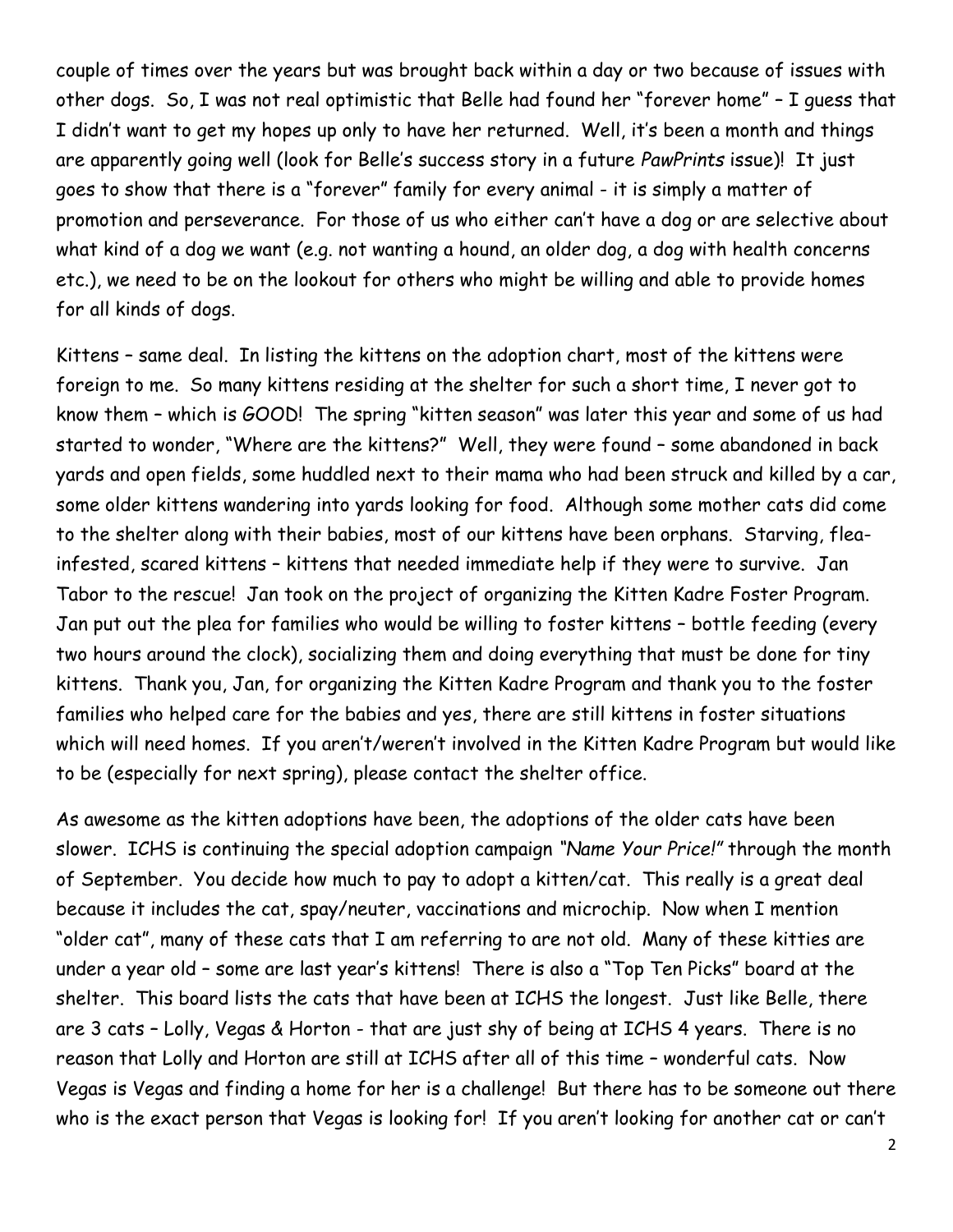take any of the three (because you have other cats) do you possibly know of someone who would be the perfect family? Please ask around and help these three cats find homes as well as the other nice adult cats waiting for homes. **If you have any suggestions or ideas about the content of ICHS PAWPRINTS, please contact me, Terri Davis at [roadhogbiker@gmail.com](mailto:roadhogbiker@gmail.com)**

## **Upcoming Fundraising Events**

A small group of volunteers meet monthly to plan the ICHS fundraisers, and as enthusiastic as we might be, we are seeking more people to help with ICHS's fundraising needs. I met a lady a couple of weeks ago who expressed an interest in volunteering at ICHS. She asked me what kind of volunteer opportunities we needed help with. I told her that there were many ways to get involved at the shelter but that our biggest need was "helping with fundraising". Her response was, "Anything except fundraising – I don't want to do that"! Although I (and probably everyone else on our committee) agree that fundraising is not as much fun as cuddling cats and working with the dogs, it is important and has to be done. ICHS's doors can't remain open without fundraising! We would like ALL volunteers to get on board to "some degree" to help with the huge task of fundraising. Fundraising can be broken down into smaller (and more manageable) tasks if there are lots of people available to help. Some of these tasks include: brainstorming new ideas, contacting individuals and businesses, asking for donations, advertising, helping at the event, writing 'thank you' notes, critiquing events and making suggestions for ways to improve the event. We have awesome volunteers who give and give of themselves, but it would be so nice to have more people on board to help with fundraising. Our goal is to have enough volunteers so that each individual would only have to help at one event per year. The Fundraising Committee usually meets the 3<sup>rd</sup> Tuesday of the month at 6:00 at the shelter but it would be best to contact Cheri for verification.

#### **Upcoming Fundraising events include:**

**Pizza Hut Buffet Night** – **September 16th** The Dodgeville Pizza Hut has hosted Buffet Fundraisers for various organizations/purposes for the past few years. On the 16<sup>th</sup>, ICHS will be the beneficiary with serving from 5-8 PM. Bring the family (along with a neighbor or two) and support ICHS while enjoying a delicious variety of Pizza Hut pizza and other *"oh, so good food"* found on their buffet!!!

**Lands' End Fall Farmers Market – September 26th** Weather permitting, ICHS will have a booth at this event. This is not a fundraising event but rather an outreach event. This will be from 11 am to 3 pm in the Lands' End parking lot. Stop by and say "Hi".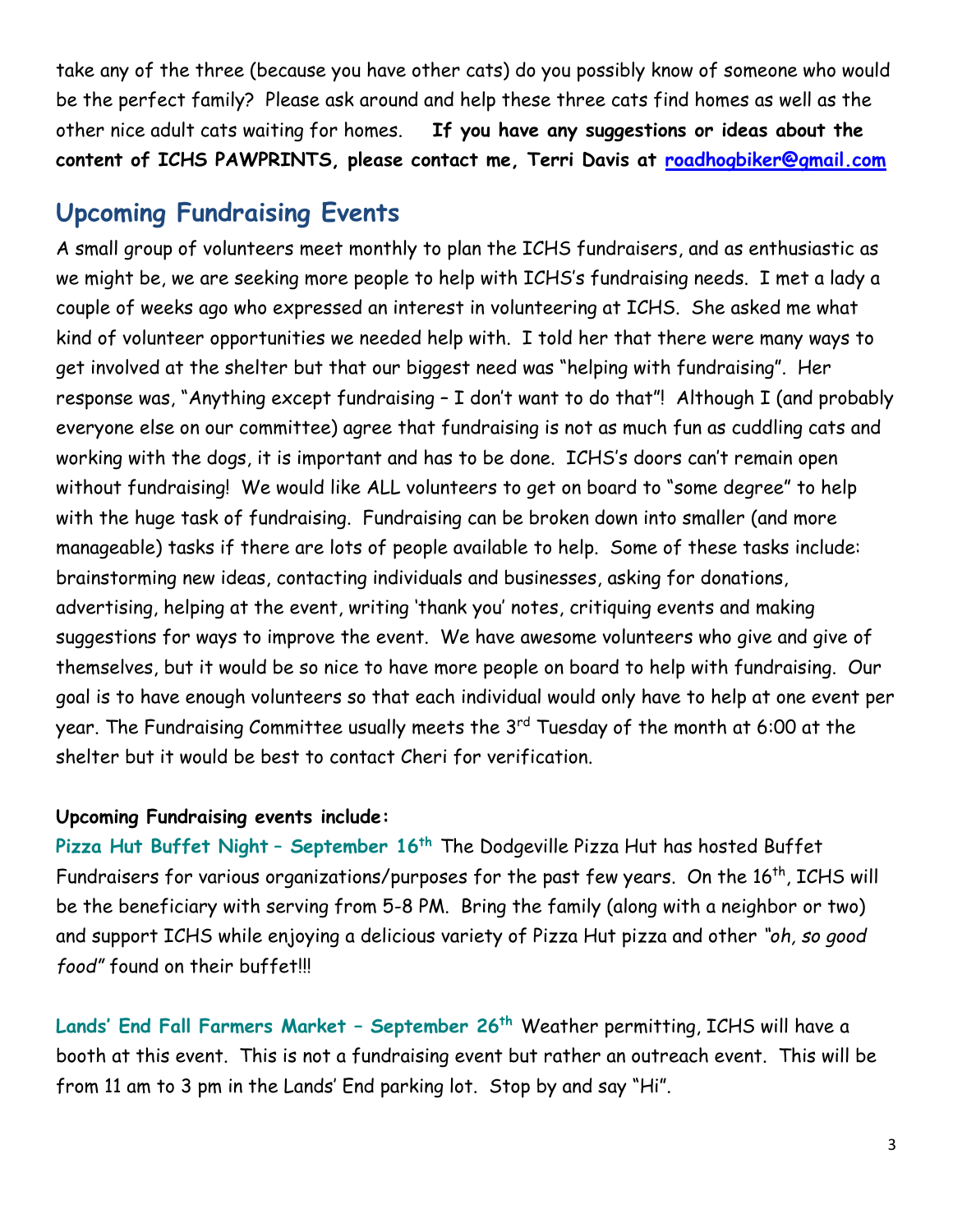**Packer "Tail" Gate Party - November 10th** 11 am to 3pm at Dodger Bowl in Dodgeville. Watch the game on big screen TV, enjoy all you can eat brats & chili and have fun bidding & winning! Games of chance, door prizes and Silent Auction items as well as chances to win great raffle prizes including a 42" HD TV and \$300 cash!!! Raffle tickets will be available soon--\$5 per ticket or five for \$20. Give us a call at 608-935-1381 for more information!

| July Cats             | July Dogs     |                | <b>August Cats</b>   | <b>August Dogs</b> |
|-----------------------|---------------|----------------|----------------------|--------------------|
| $Ivy \star$           | Melvin        | Bam Bam *      | Windy $*$            | Kodiak             |
| Mooshu (C)            | Toto          | Jetson*        | Mango                | Daisy              |
| Edgar $\star$ $\odot$ | Casper        | Iris *         | Felicia              | Jack               |
| Kayda *               | <b>Bubba</b>  | Penny          | Pumpkin *            | Marley             |
| Tiny Tim <sup>*</sup> | Marsten       | Dave $\odot$   | Alex $*$             | Lucy               |
| Lola *                | Nina          | Kenny *        | Goldie               | Belle $\odot$      |
| Karate                | Emmett        | Shelby         | $Cotton *$           | Thor               |
| Adam *                | Annie $\odot$ | Carly $*$      | $Clyde \star$        | Hobo               |
| Bashful *             | Kelsey        | Happy *        | Tidbitz *            | <b>Buddy</b>       |
|                       | <b>Buck</b>   | Sleepy *       | Katniss*             |                    |
|                       | Jake          | $Cree^{\star}$ | Ditto *              |                    |
|                       | Cracker       | Dopey *        | Barbie *             |                    |
|                       | Mira          | <b>Beeks</b>   | Wallace $\odot$      |                    |
|                       |               | Teddy *        | Josie *              |                    |
|                       |               | Todd *         | $Clint *$            |                    |
|                       |               | Jade *         | Sparrow <sup>*</sup> |                    |

# **July & August Adoptions**

**\*-** kitten

☺- special needs and/or having been an ICHS resident for a year(s)

# **Special Pets**

We all know that all animals are 'special' but the animals featured in this section are indeed special. These are 'special needs' animals. The special person/family who adopts one of these animals knows that this may/may not be the long-term relationship which we hope for when we open our hearts and homes to a new family member. These animals 'forever homes' with us may be just for a short time before they move on…But, nevertheless, these animals need a home and a loving family just as we all do. Are you possibly the family that could provide a home for one of these animals? If not, do you know of a family who could provide a loving home for these animals? If so, please come out to ICHS and find out more about these animals from the ICHS staff.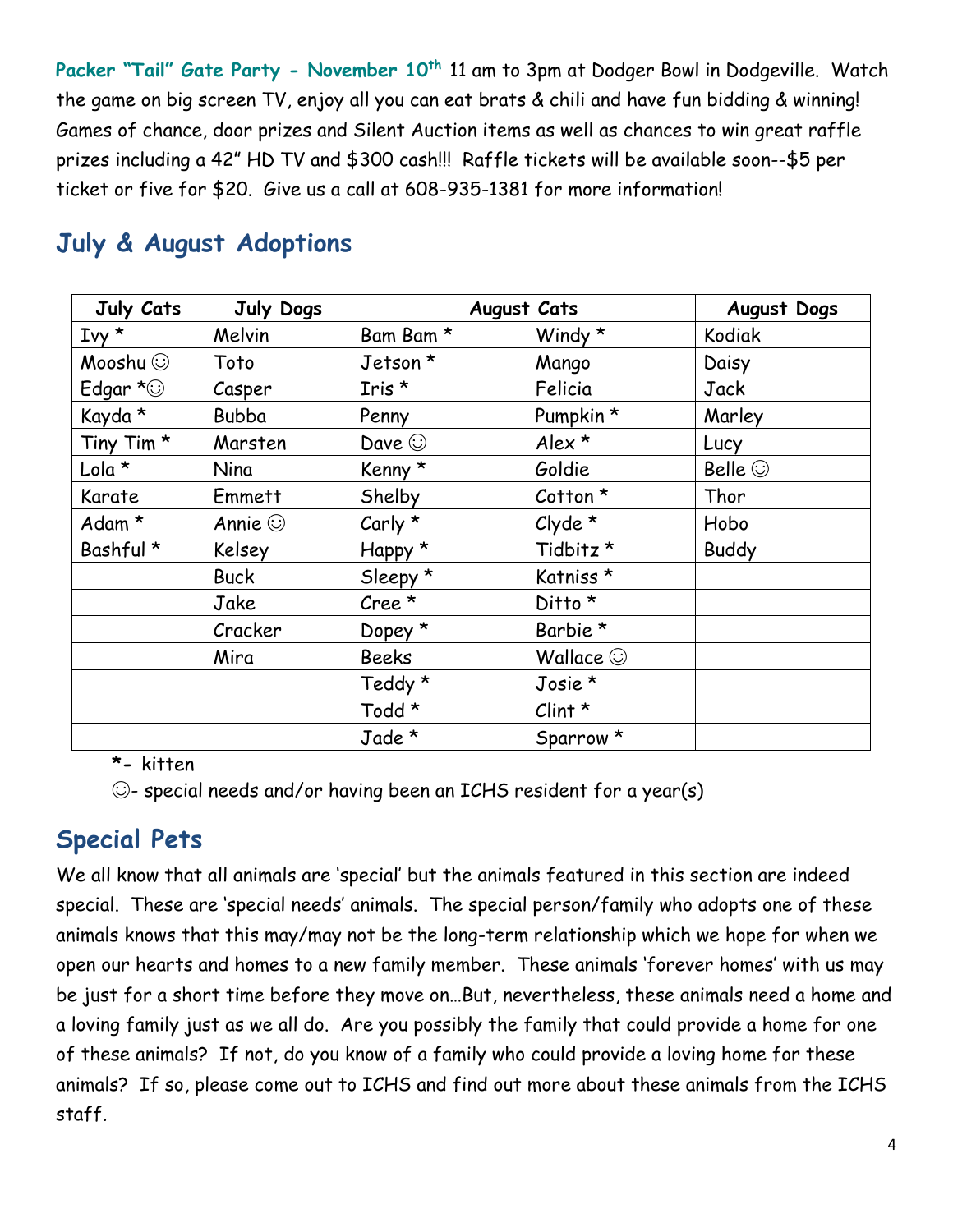### **Cameron & Limbo**



In the May Newsletter, it was announced that Cameron was our only FIV+ (Feline Immunodeficiency Virus) kitty **–** well, our FIV+ population has doubled – Limbo is also FIV+, but that's OK! FIV cats are "normal" cats– it's just that these two guys have a virus (FIV) which affects the immune system – but slowly – over a period of years! So these kitties should live long and normal lives! **Cameron** is a handsome, active, playful guy who loves

attention. He has been at ICHS for well over a year. **Limbo** is a good-looking gray guy who also loves attention; he has only been at ICHS for a couple of months. If it wasn't for the FIV+ sign

on their cages, you wouldn't have a clue that they have FIV! Although we call these guys "special", there really are no special considerations when adopting them. They must be kept indoors. They may live with other cats since FIV is not easily passed between cats (it would be best if your other cat(s) are good-natured and amicable to a new pal). FIV is primarily spread by serious bite wounds so if you have other cats, it is important to properly introduce either Cameron or Limbo to the others (but you would do that with any cat that you bring home).



It is also important to keep them free from stress so a quiet home would be best. Cameron is about two years old and so he should be a part of your family for many years to come. Limbo, likewise, is a young cat. Is it possible that YOU just might be the special family that these guys are looking for?  $\odot$  So...Cameron and Limbo need homes!

#### **Lance, Wilbur & Frieda**



**Lance, Wilbur** and **Frieda** are FeLV (Feline Leukemia Virus) kitties. Lance has been at ICHS for a while (on the Top Ten list). He is a handsome, playful orange tabby with a wonderful personality. Although he can be a "lap-cat extraordinaire" there are times when he prefers his solitude. Wilbur is a handsome beige kind of guy. He has been with us over a year and needs more practice being with people (he is a bit "rough around the edges") – but Lance

has been a wonderful mentor for him. Lance and Wilbur had been living in one of the community cat rooms and developed a "bromance"! With "kitten season" in full swing, they had to be placed back in cages, but they are in adjoining cages! They truly are "best buds" and it is hoped that they will

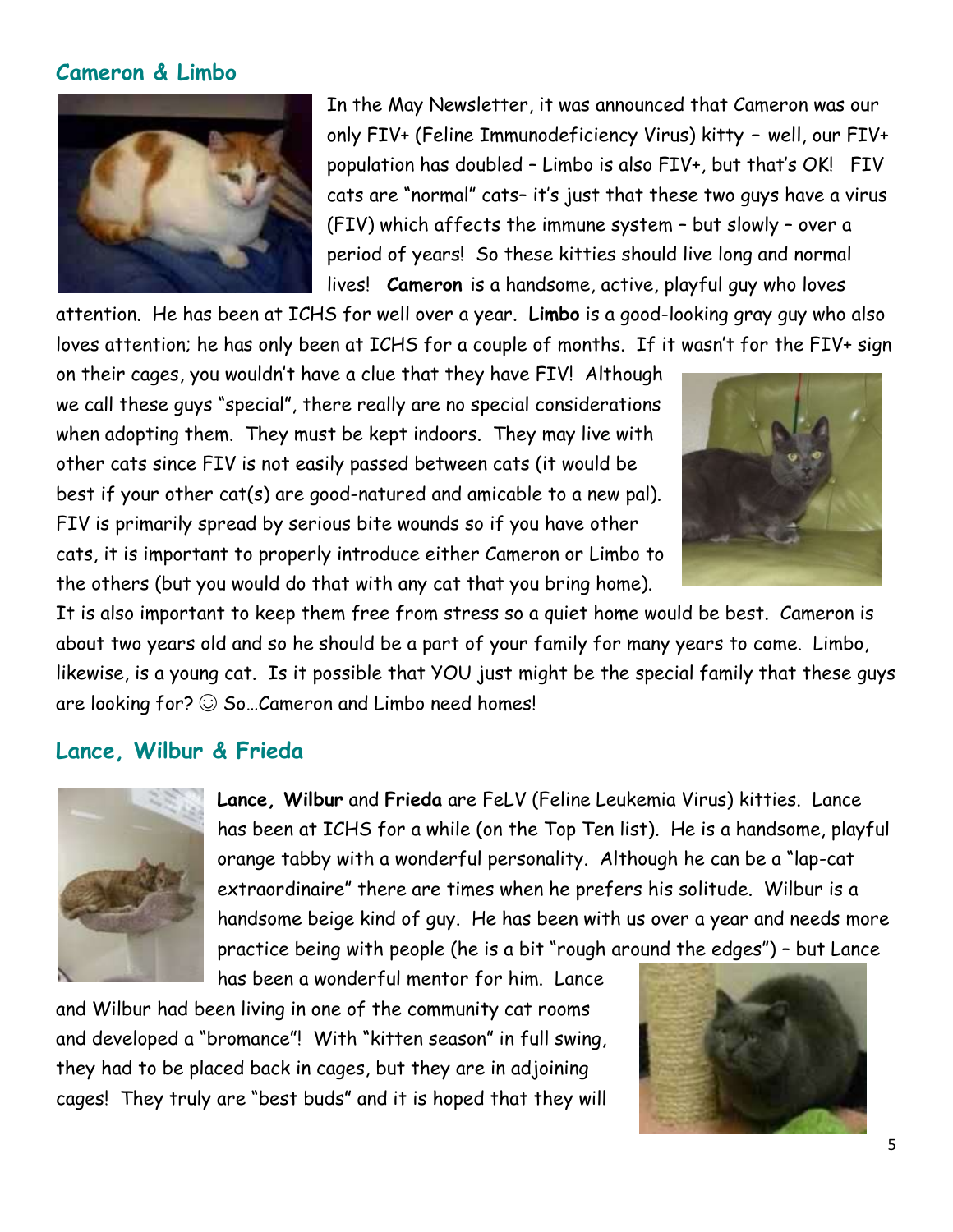be adopted together (these guys are so precious)!!! Frieda, a beautiful gray lady, hasn't been at ICHS as long as the guys. She is so affectionate and she only wants "lap time" when she is taken out of her cage – she has the sweetest little "meow"! FeLV cats are harder to place in homes than FIV cats. If you only want one cat, any of these would be perfect – but it would be absolutely WONDERFUL if Wilbur and Lance could go to the same home to continue their "bromance"! FeLV cats must be only cats (they can live with other FeLV cats) and they must be kept indoors. FeLV cats may be asymptomatic (free from symptoms) for years and will hopefully live relatively long lives. So…if you are looking for a kitty companion, these kitties are looking for YOU!

### **Gregory & Fozzy**



Both Gregory and Fozzy are indeed special kitties! They tested positive for both FeLV and FIV. Now don't let that deter you from making either one of these guys (or both of them☺) a part of your family! As mentioned earlier, as long as these guys are kept indoors, are only cats and live in a stress-free environment (as much as possible), they should be with your family for

many years to come. Both Gregory and Fozzy have only been at ICHS for a short time. Gregory is very friendly and affectionate, but he hasn't had a lot of opportunities to interact with people (he was a barn cat), so he needs YOU to show him what a loving relationship is all about. Fozzy is a young fella who just arrived and is in need of some TLC! So…Gregory & Fozzy need homes.



#### **Vegas**



**Vegas** is considered a special kitty because of her 'catitude'. She is one of those cats who is difficult to place. Anyone who knows cats is aware that most Tortis and Calicoes are known for their "temperaments". It is believed that she will do fine once adopted, but that's the problem – how do you get someone to adopt her because she can be a bit "scary" if she doesn't know you! Vegas is

approximately 6-7 years old. She had been abandoned by her previous owner and has been at ICHS for 4 years. She was very scared and confused when she came to the shelter. She lives in the quiet *Catnip Lounge* where she is somewhat isolated from noise and people. However living in this quiet room also means that she doesn't have a lot of contact with people and so people who are looking for their 'forever' cat never meet Vegas. But…there is a sign on her cage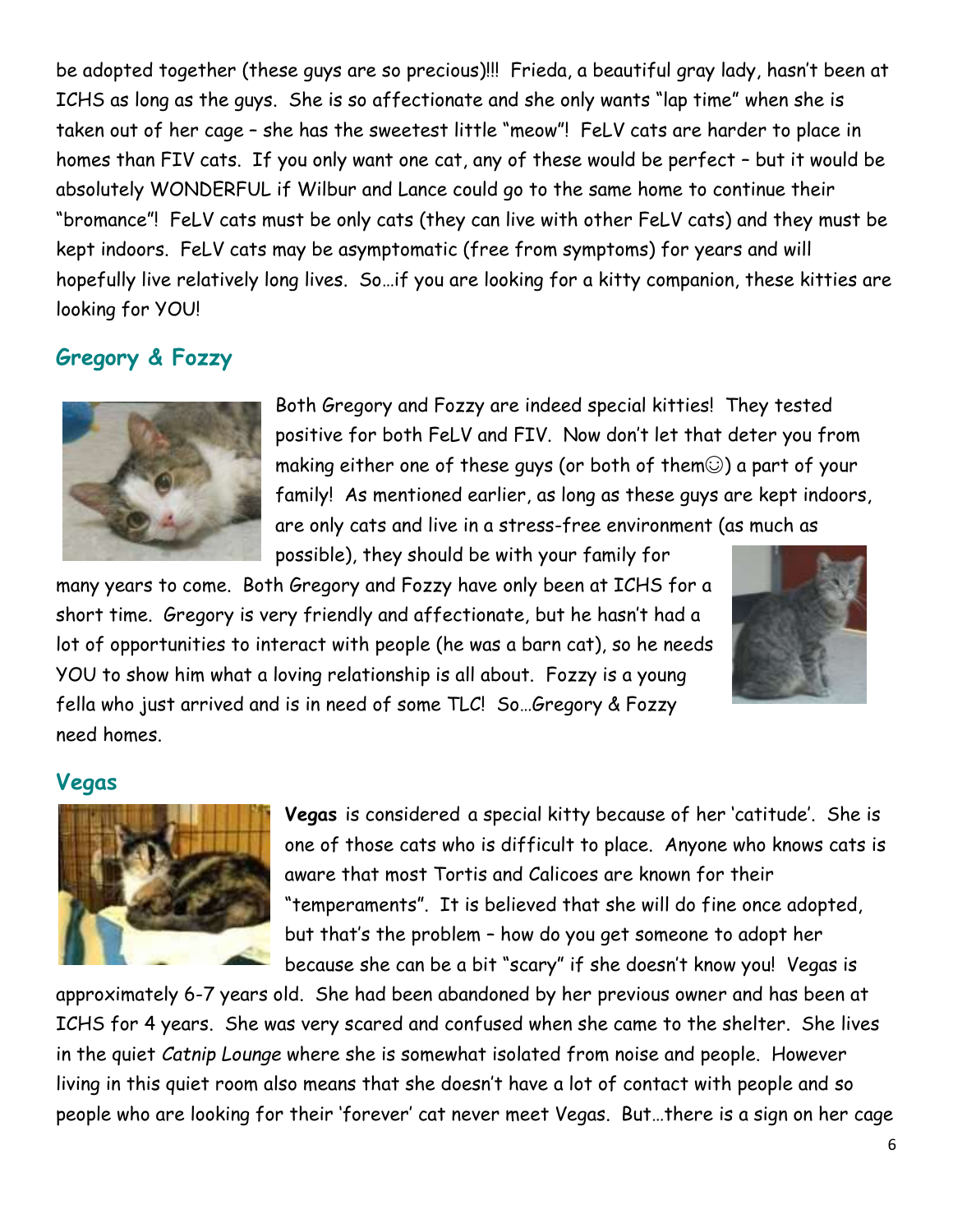which says "Staff Only" which would deter most people from adopting her anyway. Now, it's not that Vegas isn't friendly – she's just "choosy". She even prefers some staff to others. The main problem occurs when it's time for her to return to her cage. She is declawed in the front so scratching is not an issue and I don't believe she has ever bitten anyone. She just hisses and vocalizes a bit. She apparently does well with other cats. Vegas is like other 'hard to place' cats which we have had at the shelter (most of them being Torties and Calicoes) in that once they go to a home, they do very well. An experienced 'cat-family' living in a quiet household is exactly what Vegas needs. So…Vegas needs a home.

# **Crossing over that bridge…**



It is never easy to say "goodbye" to our friends and family, but please note that your adopted pet has touched many lives. When your pet crosses the Rainbow Bridge, feel free to let us know about your loved one's passing…

#### **In Memory of Ethan and Lenny**



Most people love animals and can't imagine life without pets. So it is sad that not all animals have the kind of life that we wish they could all have. Animals are at the mercy of people – all kinds of people – good people, bad

people and people – wanting to do what is best for their pet, but perhaps not knowing what "best" is. *"If only dogs"* result through no fault of their own

– but because of people. In the July 2012 issue of *PawPrints*, I had written about *"if only dogs"*. **Ethan** and **Lenny**, long- term ICHS residents, fit the description of *"if only dogs".* If only…



### **Success Stories**

I need your help if I am to continue to feature the success stories which begin the moment your adopted companion chooses you. It is not difficult for me to write a paragraph that showcases your pet. The problem that I have is finding YOU and your pet. I don't know who you are or how to contact you. If you would be interested in sharing your pet's story in the newsletter, please e-mail me at [roadhogbiker@gmail.com.](mailto:roadhogbiker@gmail.com) A picture and a brief write-up about your pet(s) is all that I need. If I don't have enough info, I will get back to you. It would be helpful to know your pet's shelter name (if you renamed your pet), when you adopted, pet's favorite activities, other pets that you may have and whatever else you would like to include. If you are not able to send a picture, that's OK. Many of you send periodic updates regarding your adopted pet to the shelter. I can use those write-ups if you would please indicate (in your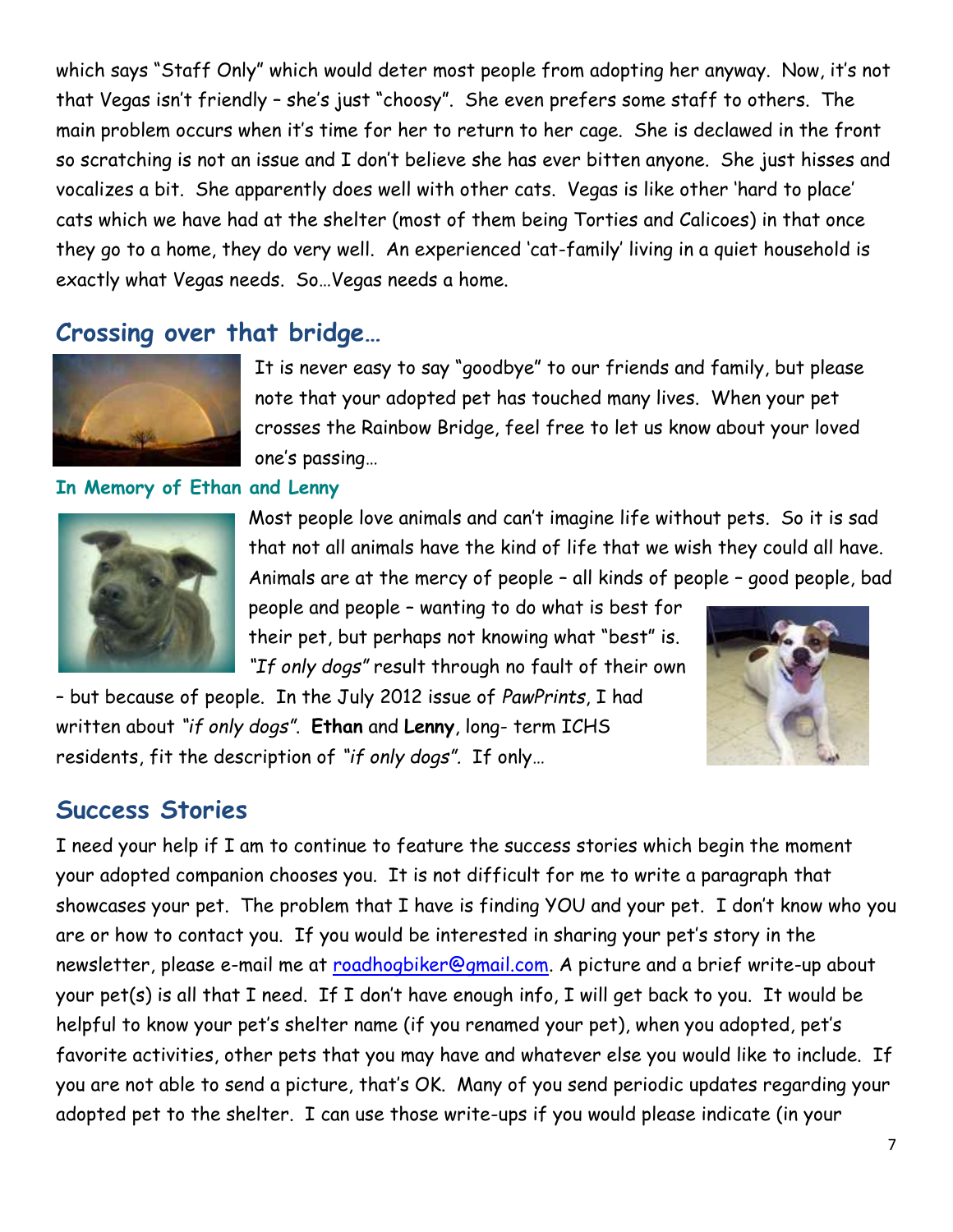letter to ICHS) that you are giving me permission to include your pet's story in the newsletter. I hope to hear from you!

# **Taffy**

I finally got around to visiting the Upland Hills Nursing and Rehab Center. I had been told that this facility had adopted two cats from ICHS years ago, and I had been meaning to investigate. Can you imagine my surprise (and pleasure) when Taffy met me at the front door the day of my visit? How welcoming was that!!!

Having animals at a nursing home facility sure sounds like a good idea to me, but I was wondering how this



came about. Aren't there state guidelines/regulations about having animals in a long-term care facility? Toni Rochow, Activities Coordinator (aka the "cat lady") took time out of her busy schedule to explain how/why Taffy came to live at UHHNRC. Toni said that there are indeed regulations and having a 'cat policy' in place was the first step before they could move forward. Having a "resident cat" had been discussed initially at their manager team meetings since evidence shows that animals play a therapeutic role when interacting with people of any age. Many of the facility's residents had pets prior to coming to Upland Hills and most relished the idea of the facility having a cat. It was decided to put the issue of cats to a vote and the majority vote would rule. There were only a couple of residents who weren't enthusiastic about cats, so the search was on for a suitable cat. Toni and staff went to the ICHS and they met/played with/adopted Taffy. Taffy was adopted in 2007 and Kaylee was adopted shortly thereafter. Sadly Kaylee died in 2011 from renal failure and diabetes complications.

There are four 'households' within the facility, and Taffy and Lucy (Kaylee's replacement – not from ICHS) are each responsible for two of the households. Although the cats have the freedom to roam the facility, each cat remains in its respective households. Both cats have their own "care plan" and are treated as if they are residents (which they are). Taffy was approximately 6 or 7 years old when she was adopted so she is a genteel, elderly lady herself. Taffy seems to be genuinely content in her role of looking after her people.

Toni said that Taffy is simply amazing – and was right from the very beginning. Taffy has provided so much companionship for the residents. She has the run of her two households and seems to sense when people need her. She tends to spend more time with residents if they don't feel well. Although Taffy does have her 'favorite' residents (probably has something to do